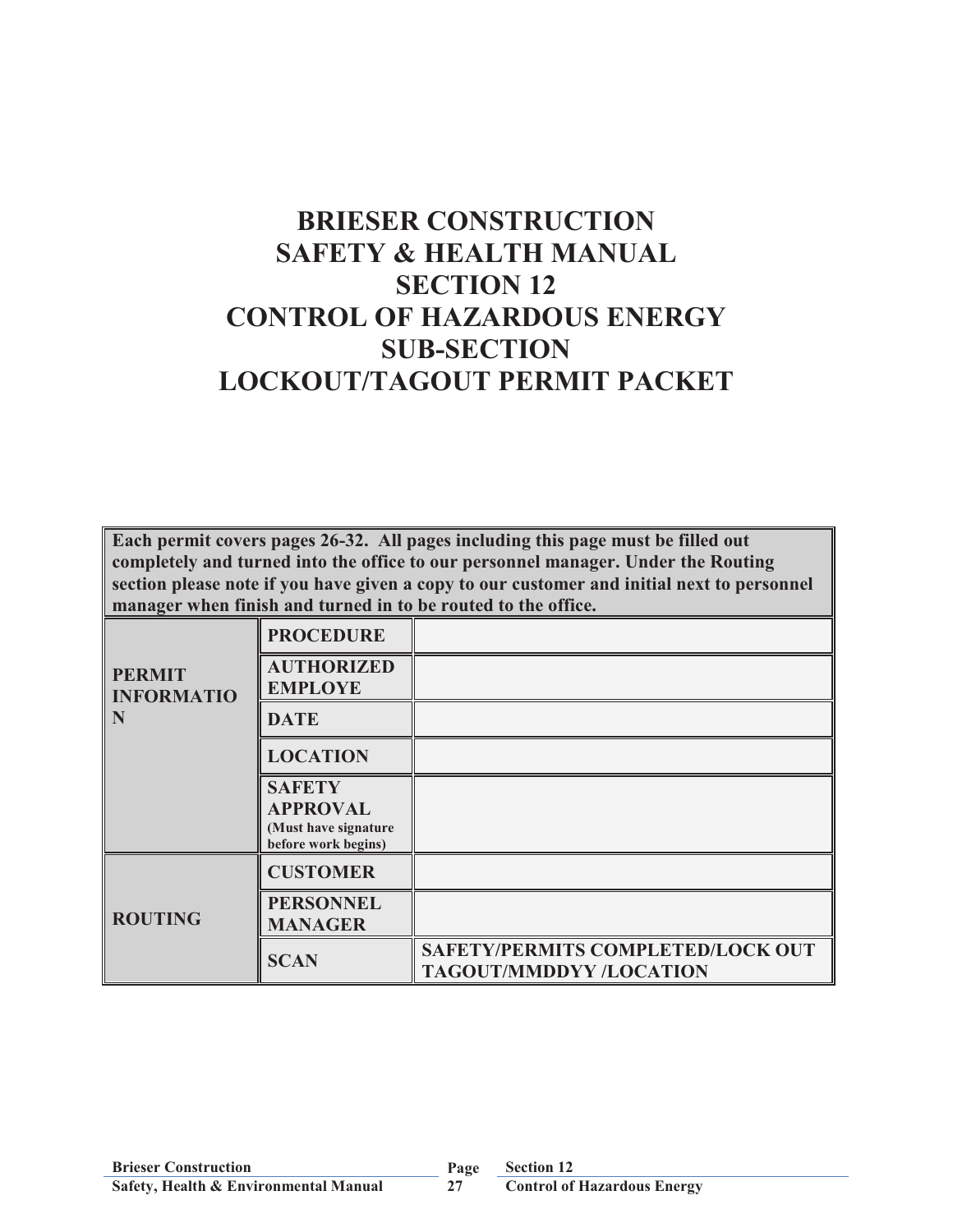## **APPENDIX D**

#### **LIST OF "AUTHORIZED" LOCKOUT INDIVIDUALS**

#### **(In order to be an authorized lockout employee you must have training)**

| <b>FULL NAME</b><br>(PRINT) | <b>JOB TITLE</b><br>(PRINT) | <b>LOCK NUMBER</b> |            | <b>HAVE YOU BEEN</b><br><b>TRAINED?</b> | <b>VERIFY</b><br><b>TRAINING</b><br><b>DATE</b> |
|-----------------------------|-----------------------------|--------------------|------------|-----------------------------------------|-------------------------------------------------|
|                             |                             |                    | <b>YES</b> | NO                                      |                                                 |
|                             |                             |                    | <b>YES</b> | $\rm NO$                                |                                                 |
|                             |                             |                    | <b>YES</b> | $\rm NO$                                |                                                 |
|                             |                             |                    | <b>YES</b> | $\rm NO$                                |                                                 |
|                             |                             |                    | <b>YES</b> | $\rm NO$                                |                                                 |
|                             |                             |                    | <b>YES</b> | $\rm NO$                                |                                                 |
|                             |                             |                    | <b>YES</b> | $\rm NO$                                |                                                 |
|                             |                             |                    | <b>YES</b> | NO                                      |                                                 |
|                             |                             |                    | <b>YES</b> | $\rm NO$                                |                                                 |
|                             |                             |                    | <b>YES</b> | $NO$                                    |                                                 |
|                             |                             |                    | <b>YES</b> | $\rm NO$                                |                                                 |
|                             |                             |                    | <b>YES</b> | $\rm NO$                                |                                                 |
|                             |                             |                    | <b>YES</b> | $\rm NO$                                |                                                 |
|                             |                             |                    | <b>YES</b> | $\rm NO$                                |                                                 |
|                             |                             |                    | <b>YES</b> | $\rm NO$                                |                                                 |
|                             |                             |                    | <b>YES</b> | $\rm NO$                                |                                                 |
|                             |                             |                    | <b>YES</b> | $\rm NO$                                |                                                 |
|                             |                             |                    | <b>YES</b> | NO                                      |                                                 |
|                             |                             |                    | <b>YES</b> | $\rm NO$                                |                                                 |
|                             |                             |                    | <b>YES</b> | $\rm NO$                                |                                                 |

DATE:

LOCATION:

FOREMAN SIGNATURE:

**28**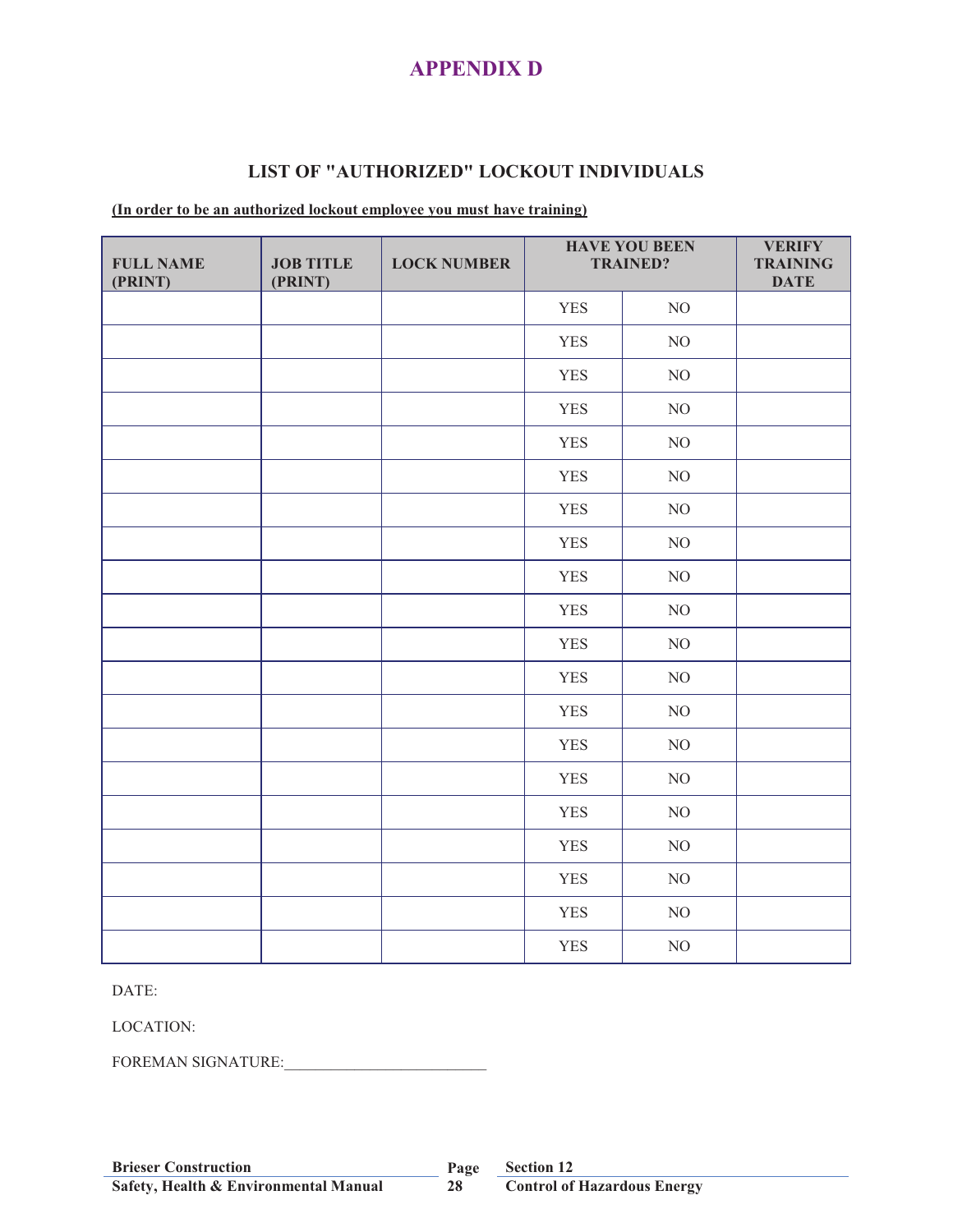# **APPENDIX E**

#### **LIST OF "AFFECTED"& "OTHER" LOCKOUT INDIVIDUALS**

**Affected employee**: An employee whose job requires him/her to operate or use a machine or equipment on which servicing or maintenance is being performed under lockout or tagout, or whose job requires him/her to work in an area in which such servicing or maintenance is being performed.

**Other Employee:** An employee who may be under a different or the same Lockout Tagout process that a Brieser employee is performing. This standard requires on-site employers and outside employers to inform each other of their respective lockout/tagout procedures.

| <b>JOB TITLES</b><br>"AFFECTED" | MACHINERY, EQUIPMENT, OR<br><b>PROCESS</b> |
|---------------------------------|--------------------------------------------|
|                                 |                                            |
|                                 |                                            |
|                                 |                                            |
|                                 |                                            |
|                                 |                                            |
| <b>JOB TITLES</b><br>"OTHER"    | MACHINERY, EQUIPMENT, OR<br><b>PROCESS</b> |
|                                 |                                            |
|                                 |                                            |
|                                 |                                            |
|                                 |                                            |
|                                 |                                            |
| DATE: $\frac{1}{\sqrt{2}}$      |                                            |
| LOCATION:                       |                                            |

SITE FOREMAN SIGNATURE

**29**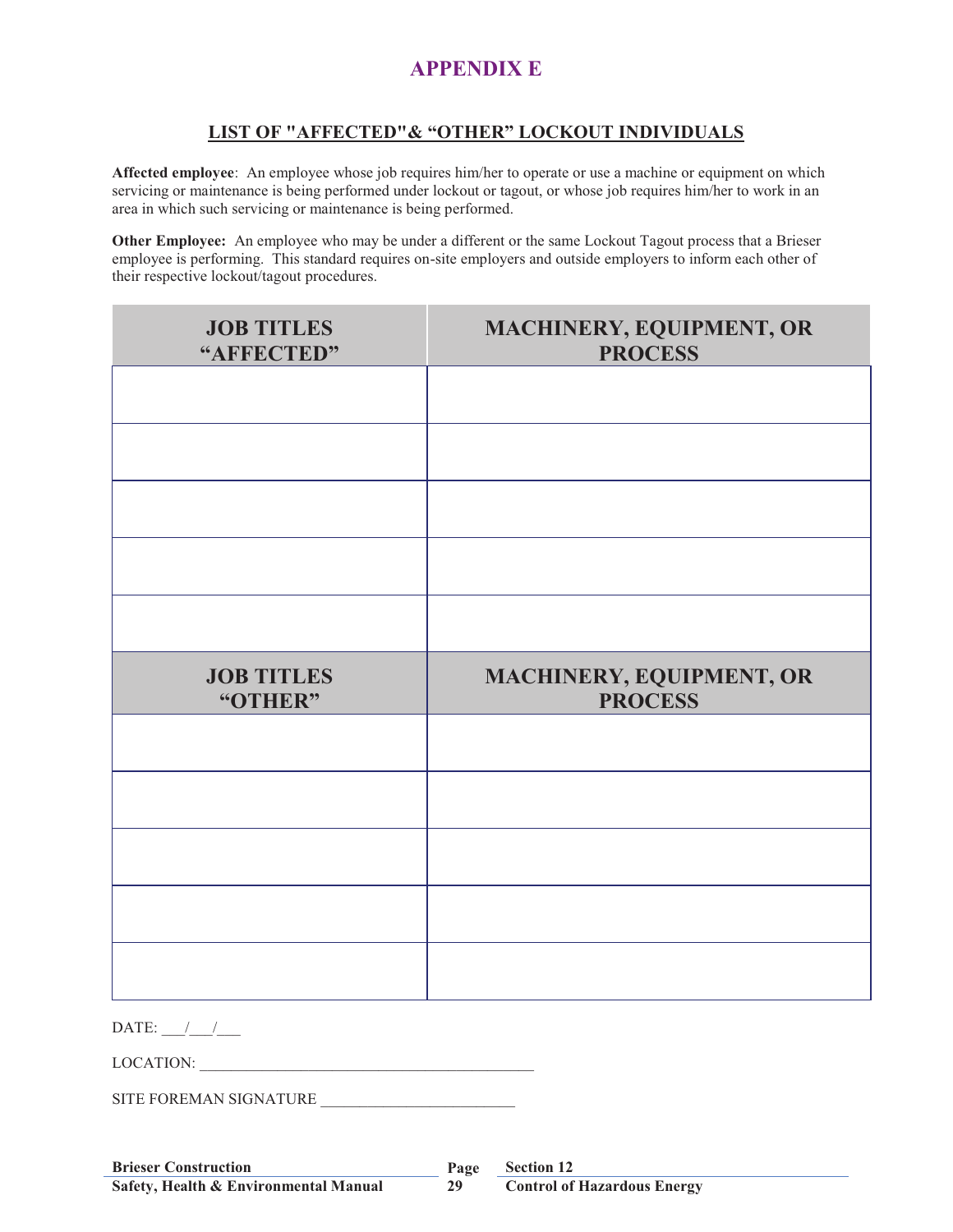### **APPENDIX F**

## ENERGY SOURCE EVALUATION

**DATE:**  $\qquad \qquad / \qquad \qquad$  **CONDUCTED BY**:

In order to determine all energy sources for each piece or type of machine or equipment, fill in the following table.

**LOCATION:** 

**EQUIPMENT LOCKED OUT:** 

**MODEL**: \_\_\_\_\_\_\_\_\_\_\_\_\_\_\_\_\_ **SERIAL #**: \_\_\_\_\_\_\_\_\_\_\_\_\_\_\_\_\_\_\_\_\_\_\_\_\_\_\_\_\_\_\_\_\_\_\_\_\_\_\_\_\_\_\_\_\_\_\_\_\_\_\_\_\_\_

| <b>ENERGY SOURCE/</b><br>*MAGNITUDE | <b>LOCATION(S) OF ISOLATING</b><br><b>DEVICE(S)</b> | <b>WHAT METHOD USED</b><br>TO LOCKOUT** |
|-------------------------------------|-----------------------------------------------------|-----------------------------------------|
| <b>ELECTRICAL</b>                   |                                                     |                                         |
| <b>ENGINE</b>                       |                                                     |                                         |
| <b>SPRING</b>                       |                                                     |                                         |
| <b>COUNTER WEIGHT</b>               |                                                     |                                         |
| <b>FLYWHEEL</b>                     |                                                     |                                         |
| <b>HYDRAULIC</b>                    |                                                     |                                         |
| <b>PNEUMATIC</b>                    |                                                     |                                         |
| <b>CHEMICAL</b>                     |                                                     |                                         |
| <b>THERMAL</b>                      |                                                     |                                         |
| <b>OTHER</b>                        |                                                     |                                         |

\**MAGNITUDE Example - ELECTRICAL = 480V three phase - PNEUMATIC = 125 p.s.i.* 

*\*\*METHODS USED MAY BE A KEYED LOCK WITH # OR A PIPE VALVE COVER WITH LOCK #*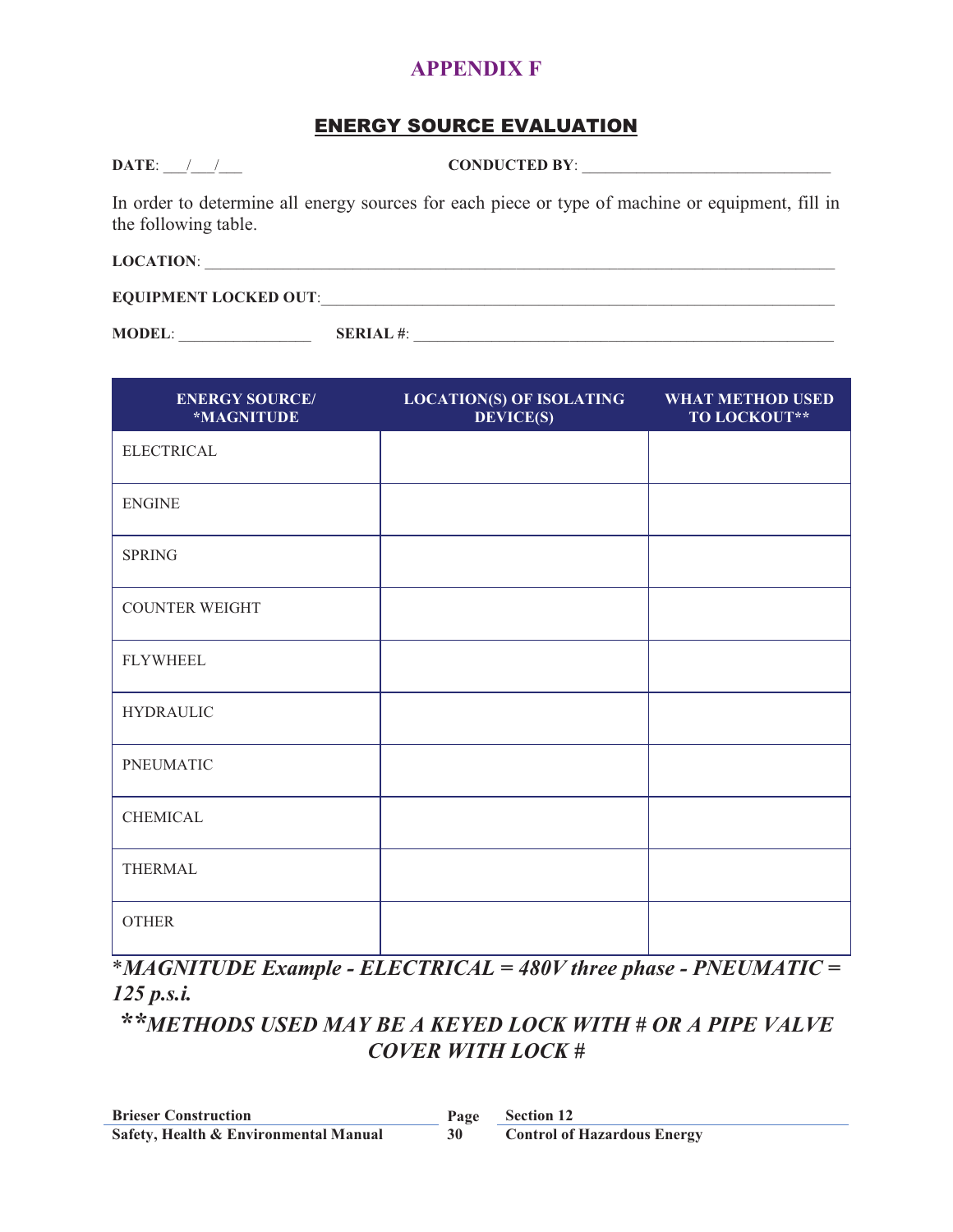# **APPENDIX G**

# **Lockout Checklist**

| <b>Step 1: Before Beginning To Service Equipment</b>                                                                                                                                                                                                                                                                                                                               | Yes | No N/A |
|------------------------------------------------------------------------------------------------------------------------------------------------------------------------------------------------------------------------------------------------------------------------------------------------------------------------------------------------------------------------------------|-----|--------|
| Have the type and amount of energy source on the equipment been identified?<br>Have the possible dangers related to the energy source being controlled been<br>identified?                                                                                                                                                                                                         |     |        |
| Are the steps necessary to control the energy source understood?                                                                                                                                                                                                                                                                                                                   |     |        |
| Have affected employees been notified when the equipment will be shut off for<br>service?                                                                                                                                                                                                                                                                                          |     |        |
| <b>Step 2: Shut Down Equipment</b>                                                                                                                                                                                                                                                                                                                                                 |     |        |
| Have the company's safety procedures been followed?<br>Have the manufacturer's instructions been referred to?                                                                                                                                                                                                                                                                      |     |        |
| <b>Step 3: Isolate the Machine or Equipment</b>                                                                                                                                                                                                                                                                                                                                    |     |        |
| Has the main breaker or control switch been shut off?<br>Have valves been closed?<br>Have process lines been disconnected?                                                                                                                                                                                                                                                         |     |        |
| <b>Step 4: Attach Lock and Tag</b><br>Have the lock and tag been attached?                                                                                                                                                                                                                                                                                                         |     |        |
| <b>Step 5: Control Stored Energy</b><br>Has the electrical capacitance been bled?<br>Have pressure or hydraulic lines from the work area been vented or isolated?<br>Are switches or levers that could be moved into the start position blocked,<br>clamped or chained?<br>Are lines containing process materials that are toxic, hot, cold, corrosive or<br>asphyxiating cleared? |     |        |
| Step 6: Verify That the Energy State is at Zero<br>Have the start switches on the equipment been tested?<br>Have pressure gauges been checked to insure that lines are depressurized?<br>Are blocks or cribs secured?<br>Have electrical circuits been checked to verify that voltage is at zero energy?<br>Are blanks, used to block feed chemicals, secure and not leaking?      |     |        |

# **Step 7: If you have answered yes to the above steps, begin working.**

**31**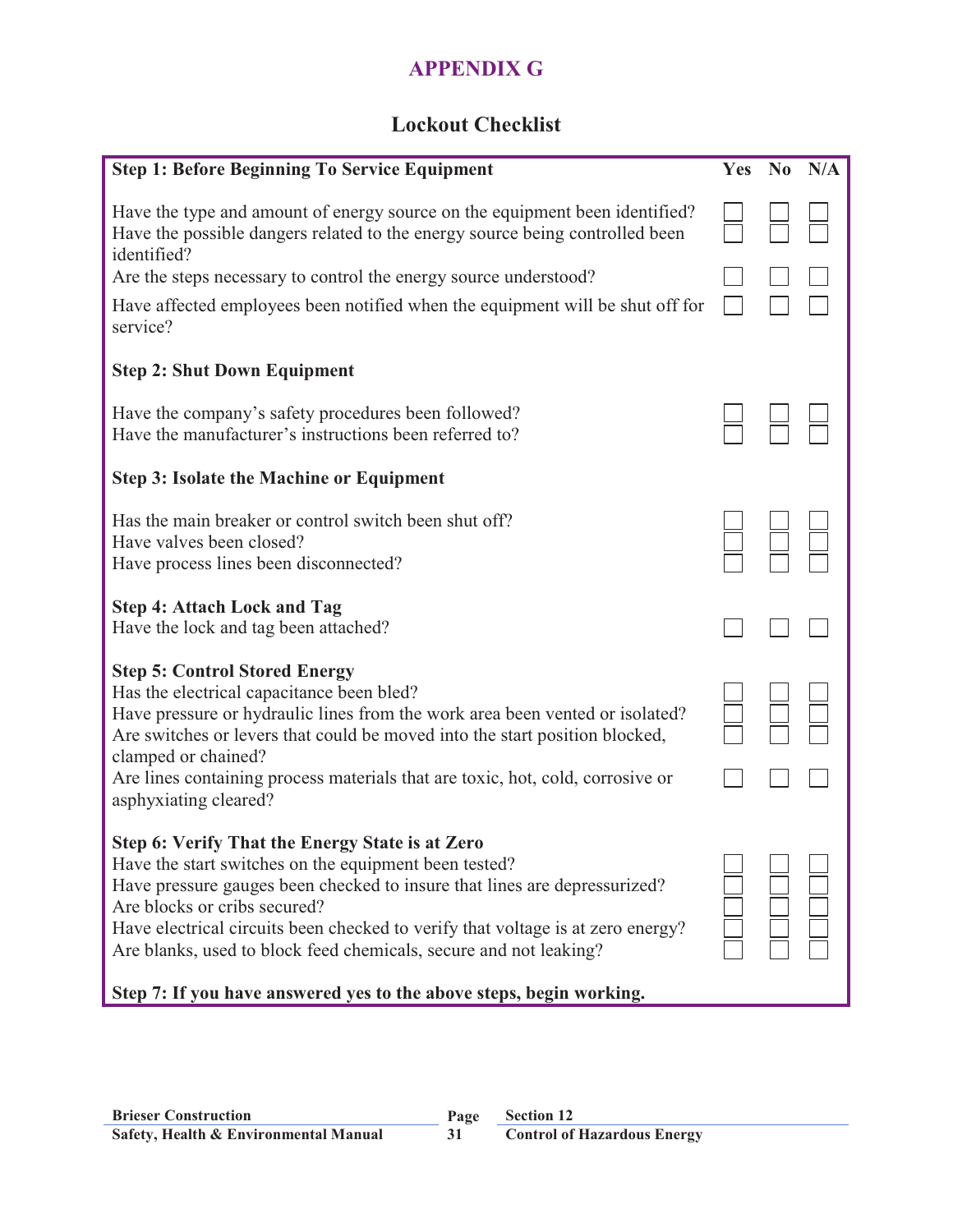# **APPENDIX I**

|                                                                                                                                                                                                                                                                                         | <b>Lockout Tagout Procedure Form</b><br><b>Brieser Construction</b>                                                                                                                                                              |
|-----------------------------------------------------------------------------------------------------------------------------------------------------------------------------------------------------------------------------------------------------------------------------------------|----------------------------------------------------------------------------------------------------------------------------------------------------------------------------------------------------------------------------------|
| <b>Company Vehicles</b>                                                                                                                                                                                                                                                                 | File name:                                                                                                                                                                                                                       |
| <b>Location:</b><br>Failure to utilize the lockout procedure will result in disciplinary action.<br>Unauthorized removal of a lock could result in discharge.                                                                                                                           | 1)<br><b>Energy Sources:</b><br>2)<br>Taken from Energy<br>3)<br><b>Source Evaluation Form</b><br>$\boldsymbol{4}$                                                                                                               |
| <b>LOCKOUT STEPS</b>                                                                                                                                                                                                                                                                    | <b>RELEASE FROM LOCKOUT</b>                                                                                                                                                                                                      |
| 1. Know the types and magnitudes of hazardous<br>energy.<br>2. Shut down the equipment.<br>Isolate the equipment from hazardous energy.<br>3.<br>Apply the lockout tagout procedures.<br>4.<br>Relieve stored energy.<br>5.<br>Verify isolation $\Box$ try to start the equipment<br>6. | Remove non-essential materials.<br>1.<br>2. Make sure all employees are safely positioned<br>and notified.<br>3. Remove locks. Their owners may only<br>remove locks.<br>4. If exceptions, your supervisor must be<br>contacted. |
|                                                                                                                                                                                                                                                                                         | <b>SPECIFIC LOCKOUT STEPS</b>                                                                                                                                                                                                    |
| 1.<br>2.                                                                                                                                                                                                                                                                                |                                                                                                                                                                                                                                  |
| 3.                                                                                                                                                                                                                                                                                      |                                                                                                                                                                                                                                  |
| 4.                                                                                                                                                                                                                                                                                      |                                                                                                                                                                                                                                  |
| 5.                                                                                                                                                                                                                                                                                      |                                                                                                                                                                                                                                  |
| 6.                                                                                                                                                                                                                                                                                      |                                                                                                                                                                                                                                  |
| 7.                                                                                                                                                                                                                                                                                      |                                                                                                                                                                                                                                  |
| 8.                                                                                                                                                                                                                                                                                      |                                                                                                                                                                                                                                  |
| 9.                                                                                                                                                                                                                                                                                      |                                                                                                                                                                                                                                  |
| 10.                                                                                                                                                                                                                                                                                     |                                                                                                                                                                                                                                  |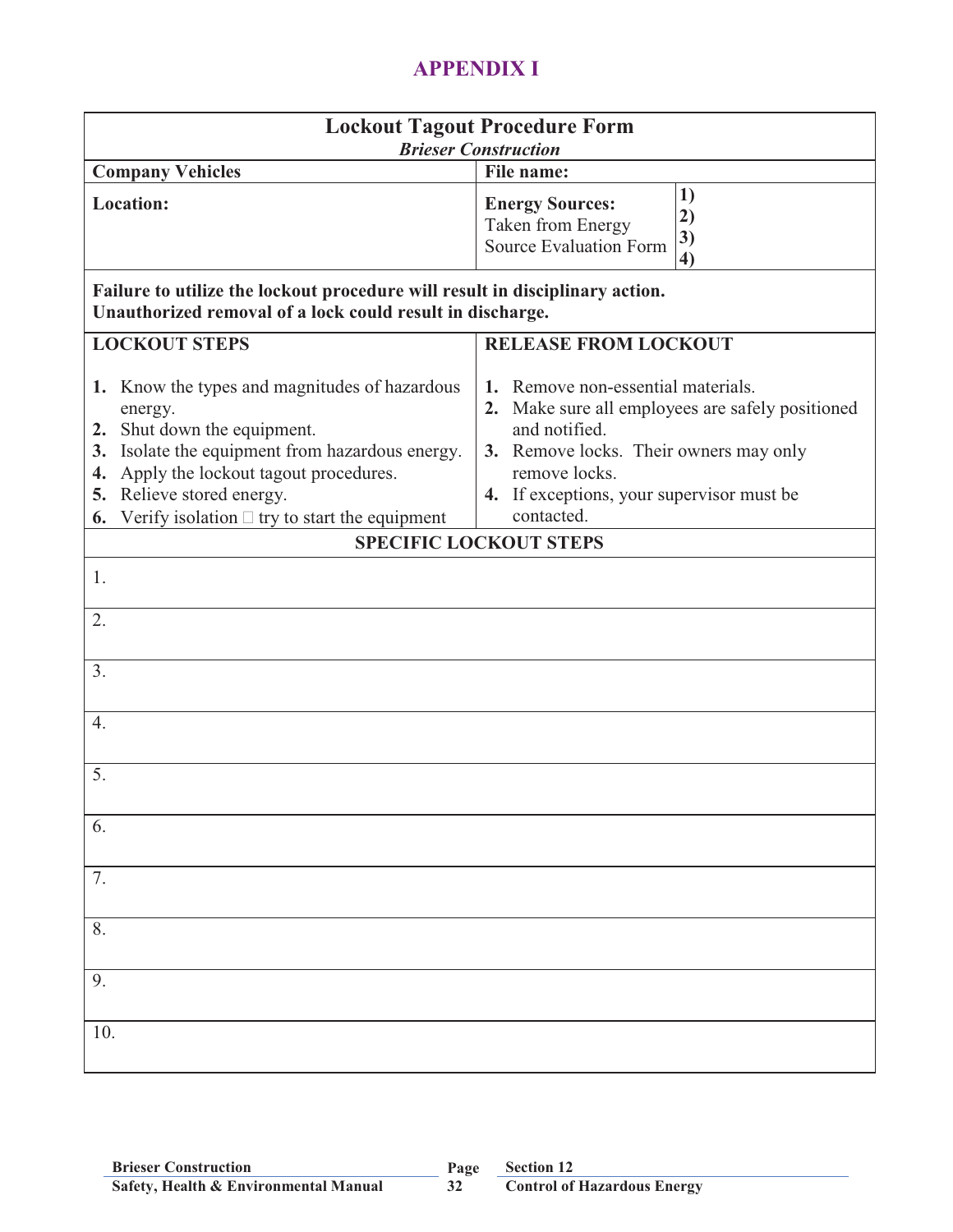# **APPENDIX I**

# **Safe Startup Checklist**

| <b>Step 1: Inspect the Area</b>                                                                                                                                                         | Yes | $\bf No$ | N/A |
|-----------------------------------------------------------------------------------------------------------------------------------------------------------------------------------------|-----|----------|-----|
| Are all machine components operational?<br>Are all safety guards in place?<br>Have all tools been removed from the machine?<br>Have all braces, pins, blocks and chins been<br>removed? |     |          |     |
| Are all pressure tubing, pipes and hoses connected<br>with valves closed?                                                                                                               |     |          |     |
| Is the work area clear for mechanical operation?                                                                                                                                        |     |          |     |
| <b>Step 2: Remove Lockout Devices and Tags</b>                                                                                                                                          |     |          |     |
| <b>Step 3: Notify Affected Employees</b><br>Is the work area cleared before starting up the<br>equipment?<br>Has the servicing been completed and the locks and<br>tags removed?        |     |          |     |
| Step 4: If you answered yes to all the above, start<br>up the equipment.                                                                                                                |     |          |     |
| <b>Comments:</b>                                                                                                                                                                        |     |          |     |
|                                                                                                                                                                                         |     |          |     |
|                                                                                                                                                                                         |     |          |     |
|                                                                                                                                                                                         |     |          |     |
|                                                                                                                                                                                         |     |          |     |
|                                                                                                                                                                                         |     |          |     |
|                                                                                                                                                                                         |     |          |     |